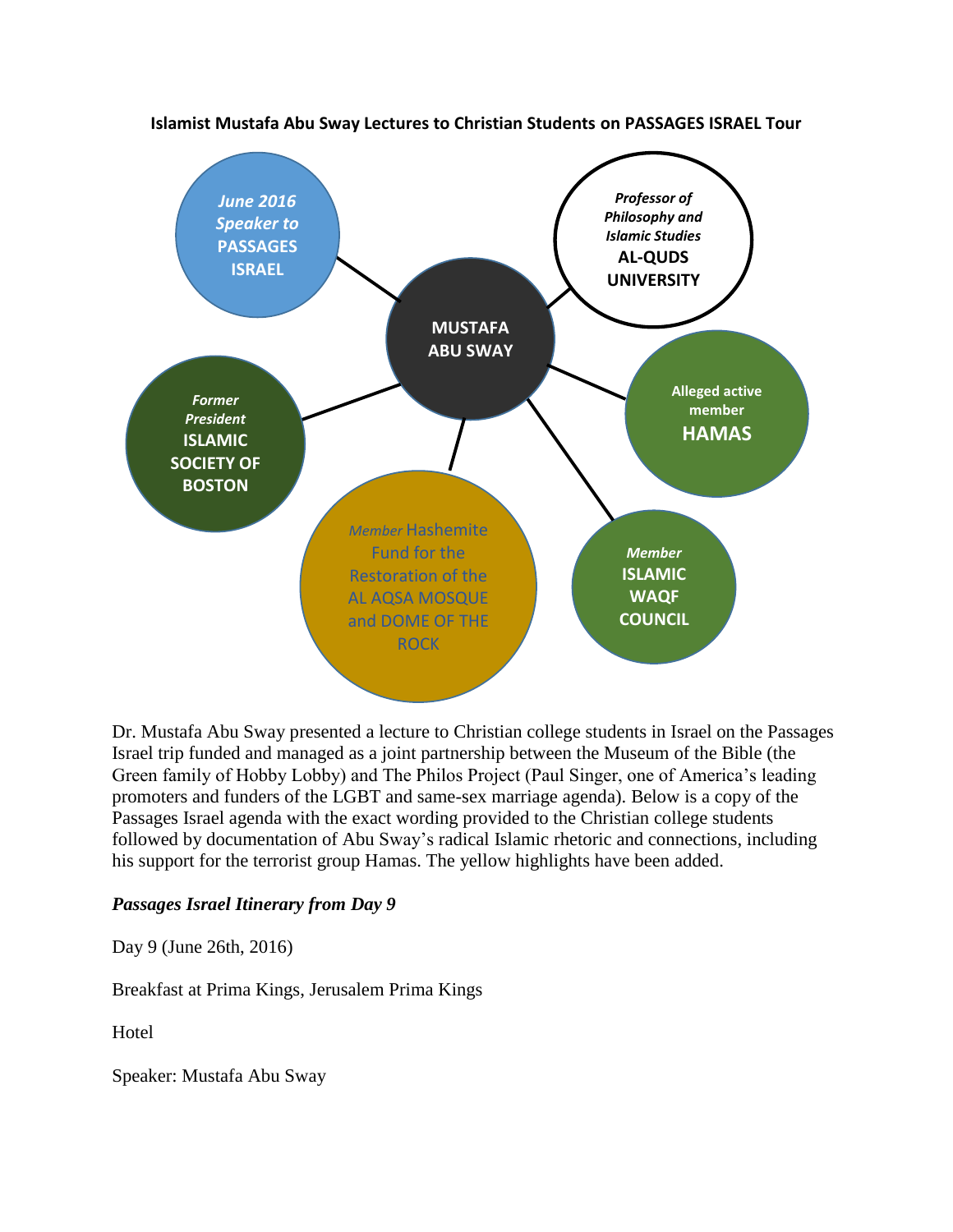Professor Dr. Mustafa Abu Sway is the first holder (2013) of the Integral Chair for the Study of Imam AI-Ghazali's Work at AI-Masjid AI-Aqsa and at AI-Quds University. He is Professor of Philosophy and Islamic Studies at AI-Quds University in Jerusalem, Palestine, since 1996. Prof. Abu Sway earned his BA from Bethlehem University (1984), and MA (1985) and PhD (1993) from and Boston College, USA (Dissertation: The Development of AI-Ghazali's Genetic Epistemology. He taught at the International Islamic University in Malaysia (1993-96), and was a visiting Fulbright Scholar-in-Residence at the Wilkes Honors College at Florida Atlantic University (2003-4), as well as a visiting professor of Islamic Studies at Bard College, NY (Fall 2008 and 2010/2011).

Prof. Abu Sway is a member of the Hashemite Fund for the Restoration of AI-Aqsa Mosque and the Dome of the Rock, and a member of the Islamic Waqf Council in Jerusalem.

The above is verbatim from the Passages Israel itinerary in June 2016 and the description of Abu Sway was taken verbatim from the Al-Quds University website: [http://www.alquds.edu/en/staff](http://www.alquds.edu/en/staff-profiles/faculty-of-arts-staff/116-department-of-philosophy/465-mustafa-abu-sway.html)[profiles/faculty-of-arts-staff/116-department-of-philosophy/465-mustafa-abu-sway.html](http://www.alquds.edu/en/staff-profiles/faculty-of-arts-staff/116-department-of-philosophy/465-mustafa-abu-sway.html)

\*\*\*\*\*

*Muslim supremacist to speak at Elmhurst College in April*, Dexter Van Zile, Jerusalem News Service, March 22, 2016

Mustafa Abu Sway is a Muslim supremacist. He believes that Muslims should wield political power over Jews and Christians in the Holy Land and in the rest of the Middle East. He also thinks Israel should disappear because the existence of a Jewish state is a theological impossibility under Islam….

Abu Sway has made himself perfectly clear. He wants Israel to go away and he wants Islamic theocracy to be imposed on Christians and Jews in the Middle East. He wants them to live as second-class citizens, having to rely on their Muslim neighbors to provide for their safety and well-being.

<http://www.jns.org/latest-articles/2016/3/22/g91p2kt2z9qofg94r7af7xs9aenamr#.V4zSuPT3anM>

\*\*\*\*\*

## **Listed among The World's 500 Most Influential Muslims 2016**

[www.themuslim500.com/profile/mustafa-abu-sway](http://www.themuslim500.com/profile/mustafa-abu-sway)

\*\*\*\*\*

### **Article by Abu Sway on the Hamas' website**

*Hamas Islamic Resistance - Refereed Academic Study: Hamas' Conceptualization of the Other: Its stance*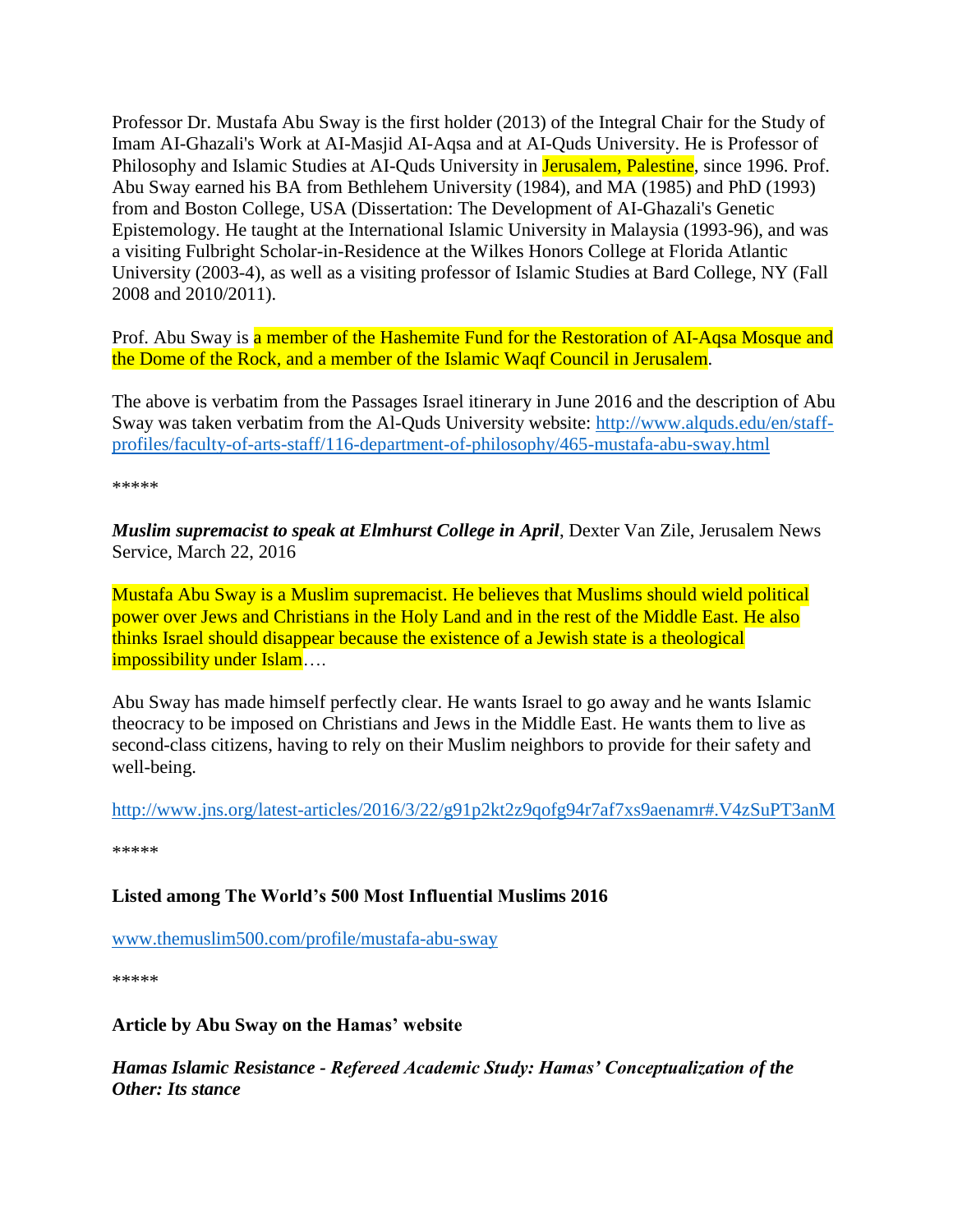[http://hamas.ps/en/post/22/refereed-academic-study-hamas%E2%80%99-conceptualization-of](http://hamas.ps/en/post/22/refereed-academic-study-hamas%E2%80%99-conceptualization-of-the-other-its-stance-towards-judaism-jews-zionism-zionists-and-israel)[the-other-its-stance-towards-judaism-jews-zionism-zionists-and-israel](http://hamas.ps/en/post/22/refereed-academic-study-hamas%E2%80%99-conceptualization-of-the-other-its-stance-towards-judaism-jews-zionism-zionists-and-israel)

# *Brainwashed: How Universities Indoctrinate America's Youth* (2004), Ben Shapiro

[Zayed] Yasin isn't the only Hamas supporter on campus. Mustafa Abu Sway taught about Islam at Florida Atlantic University. He has a PhD from Boston College, is an associate professor at Al-Quds University in Jerusalem, and has penned two books. He has also won an award from the Center for Theology and the Natural Sciences in Berkeley. He is a Fulbright scholar. He is also an active member of Hamas.

[https://books.google.com/books?id=pX5EK4JGm\\_AC&pg=PT107&lpg=PT107&dq=mustafa+a](https://books.google.com/books?id=pX5EK4JGm_AC&pg=PT107&lpg=PT107&dq=mustafa+abu+sway+terror&source=bl&ots=o0Ged_4ElF&sig=CtUhhhWD64KZ-aNN5rdH0ZxyjSw&hl=en&sa=X&ved=0ahUKEwjZyfGg2PrNAhXJeSYKHQRpBg4Q6AEIYjAS#v=onepage&q=mustafa%20abu%20sway%20terror&f=false) [bu+sway+terror&source=bl&ots=o0Ged\\_4ElF&sig=CtUhhhWD64KZ](https://books.google.com/books?id=pX5EK4JGm_AC&pg=PT107&lpg=PT107&dq=mustafa+abu+sway+terror&source=bl&ots=o0Ged_4ElF&sig=CtUhhhWD64KZ-aNN5rdH0ZxyjSw&hl=en&sa=X&ved=0ahUKEwjZyfGg2PrNAhXJeSYKHQRpBg4Q6AEIYjAS#v=onepage&q=mustafa%20abu%20sway%20terror&f=false)[aNN5rdH0ZxyjSw&hl=en&sa=X&ved=0ahUKEwjZyfGg2PrNAhXJeSYKHQRpBg4Q6AEIYj](https://books.google.com/books?id=pX5EK4JGm_AC&pg=PT107&lpg=PT107&dq=mustafa+abu+sway+terror&source=bl&ots=o0Ged_4ElF&sig=CtUhhhWD64KZ-aNN5rdH0ZxyjSw&hl=en&sa=X&ved=0ahUKEwjZyfGg2PrNAhXJeSYKHQRpBg4Q6AEIYjAS#v=onepage&q=mustafa%20abu%20sway%20terror&f=false) [AS#v=onepage&q=mustafa%20abu%20sway%20terror&f=false](https://books.google.com/books?id=pX5EK4JGm_AC&pg=PT107&lpg=PT107&dq=mustafa+abu+sway+terror&source=bl&ots=o0Ged_4ElF&sig=CtUhhhWD64KZ-aNN5rdH0ZxyjSw&hl=en&sa=X&ved=0ahUKEwjZyfGg2PrNAhXJeSYKHQRpBg4Q6AEIYjAS#v=onepage&q=mustafa%20abu%20sway%20terror&f=false)

\*\*\*\*\*

## **Islamic Society of Boston President 1990-1992**

## *The Case Against the Islamic Society of Boston*

According to his own curriculum vitae, Mustafa Abu Sway was the President of the ISB from 1990-1992. The Israeli government, however, claims that Abu Sway "is known as an activist" in the terrorist group Hamas. In addition, Abu Sway has written school textbooks for the Palestinian Authority, in which he explains the "virtues of jihad" and glorifies martyrdom. Hamas' own website has cited Abu Sway's work, such as his study of Hamas' attitude towards Jews, in which Sway appears to argue that Hamas is not institutionally anti-Semitic but its attitude towards Jews is the unavoidable product of the Palestinians' circumstances. The Al Zaytouna Centre, which published Abu Sway's study, has previously published a book containing writings of senior Hamas leaders, which sought to "present Hamas' perspective towards political and social reform." In 2012, Hamas leader Khalid Meshal thanked the Al Zaytouna Center directly for organizing a conference for Islamist operatives. During his speech at the center, Meshal reaffirmed his commitment to "jihad and armed resistance" as the "correct and authentic means for the liberation of Palestine and the restoration of all rights."

Abu Sway has also served on the board for two Hamas organizations in Jerusalem, the Heritage Foundation and the Foundation for the Development of Society.

<http://www.peaceandtolerance.org/wp-content/uploads/sites/4/2016/05/v2-FINAL-June-2016.pdf>

\*\*\*\*\*

**The Islamic Society of Boston has many ties to terrorism, including the Boston Bombers**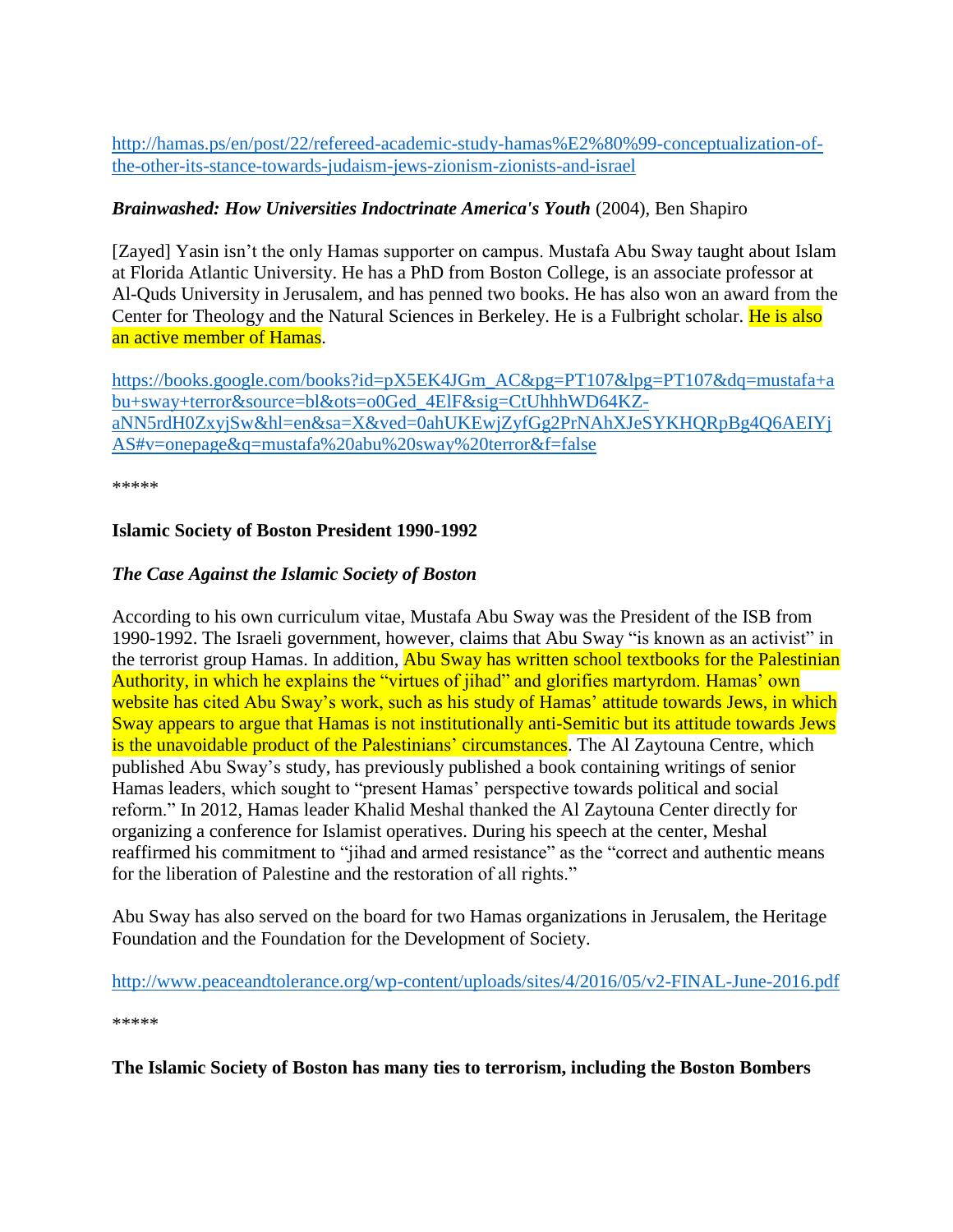*Officials: Why does Cambridge mosque draw extremists?* CNN.com, September 8, 2014

<http://www.cnn.com/2014/09/08/us/cambridge-mosque/>

\*\*\*\*\*

## *FAU prof /Hamas activist Mustafa Abu Sway*, University Press FAU, March 23, 2004

Professor [Dr. Daniel] Pipes and Asaf Romirowsky exposed Abu Sway's terrorist connections in two articles entitled: "Fulbright's Terror Ties" and "Hamas in the Florida Classroom". [http://www.danielpipes.org/article/1287;](http://www.danielpipes.org/article/1287) [http://www.danielpipes.org/article/1487…](http://www.danielpipes.org/article/1487).

Professor Daniel Pipes, who wrote about Abu Sway's Hamas affiliations, was named "an authoritative commentator on the Middle East" by the Wall Street Journal. He speaks fluent Arabic, has studied in Egypt, and written 12 books on Middle East related issues. He is the editor of the Middle East Quarterly and director of the Middle East Forum, a think tank that "works to define and promote American interests in the Middle East" - [http://www.meforum.org.](http://www.meforum.org/) His website [www.danielpipes.org](http://www.danielpipes.org/) is a source of reliable information on the Middle East and accessed by thousands of people each day. One of Dr. Pipe's books is entitled; "Militant Islam Comes to America" which explains the difference between the religion of Islam and militant Islam, which propagates terror. [http://www.danielpipes.org/bios/.](http://www.danielpipes.org/bios/)

Besides being a known Hamas activist, Professor Abu Sway's academic credentials include being the director of the Islamic Studies at Al Quds University in Jerusalem. Al Quds University has been raided and closed down by the Israeli Defense Forces numerous times due to terrorist activity by its students and staff. In addition to boasting Hamas activist Professor Abu Sway on their faculty, Al Quds maintains the Abu Jihad Center for Political Prisoners (sic) Affaris". "The center is named after the code name for Mr.Khalil Al-Whazir one of the founders of the Palestinian National Liberation movement (Fateh) and a martyr of the Palestinian revolution".

The president of Al Quds University, Sari Nussibeh, appeared on television with Hamas leader Khalid Mischal and praised the mother of a suicide bomber. On an Arab news site, he stated that "There was need to reexamine the benefit of martyrdom operations within Israel in the context of the goals we seek to accomplish…."

[Abu Sway,] the Jordanian national is presently being investigated by the State Department for his ties to Hamas and terror funding activities. http://www.danielpipes.org [http://www.campus](http://www.campus-watch.org/article/id/963)[watch.org/article/id/963.](http://www.campus-watch.org/article/id/963) Dr. Pipes and Asaf Romirowsky exposed Mustafa Abu Sway based on information provided by the Israeli government. Besides being documented as a Hamas activist, Professor Mustafa Abu Sway is known as:

\*A board member and raised funds for two Jerusalem based Hamas related organizations. \*Having worked with the Charity Coalition and two other organizations which have had their assets frozen by the American government

\*Being connected to Sheik Ra'ed Saleh - the jailed leader of the Islamist movement in Israel [http://www.danielpipes.org/article/1487.](http://www.danielpipes.org/article/1487)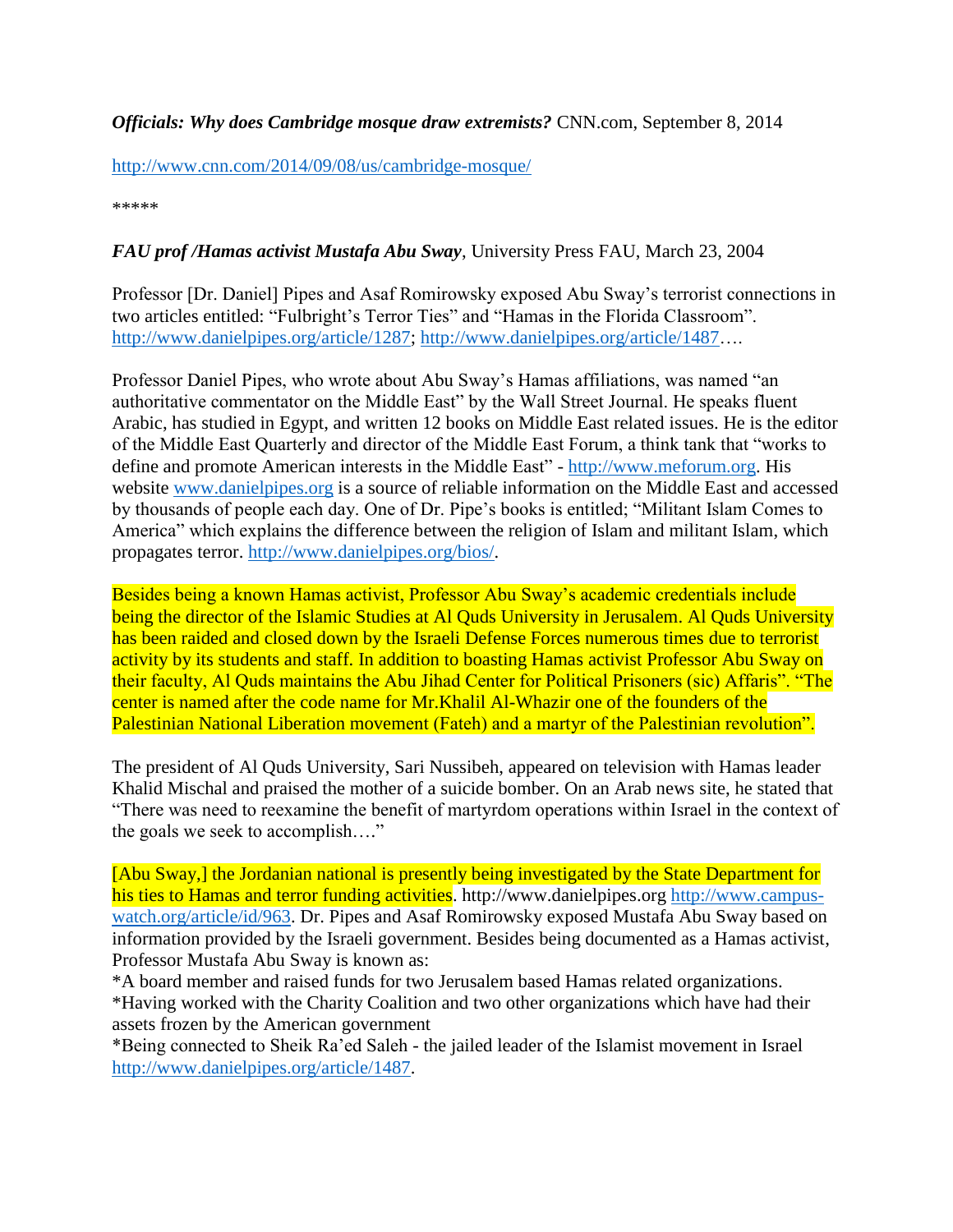When commenting on the media exposure of his Hamas activism, Mustafa Abu Sway cynically asserted that: "My views will not change because of this harassment". When Abu Sway was asked [during an interview with the American Muslim online], "what in your opinion is the difference between the violence of defending one's rights and terrorism?" Abu Sway replied: "Sometimes there is really a play on words, and it depends on where one stands…Definitely, if we address the issue from the point of view of national law, the Palestinians have a right to defend themselves…Under these conditions. I think that one would only expect that Palestinians would do something about it". "Now what is the difference between violence and terrorism?"" I think there is a fine line between both issues and sometimes the cards are mixed". If you target those outside the conflict, it is terrorism. But ultimately, if one targets the military force of the occupier, then I do not think it is terrorism, although one would wish that the whole thing did not exist in the first place.... "

At a 2001 interfaith conference, Abu Sway remarked, to audible gasps from the Jews in the audience, that he "wishes the state of Israel would disappear..."

Mustafa Abu Sway further related that: "On the first day of the new intifada he, (an Al Quds University colleague) was at the Al Aqsa Mosque, and I was there too" ... Mustafa Abu Sway and his friend from Al Quds University were not the innocent bystanders he pretends they were. Everyone on the Temple Mount at the Al Aqsa mosque that day had come there to attack Israelis. Al Quds University, as a center of Hamas activity, would have been at the forefront, not only because of its proximity to the Temple Mount where the riots began, but because the Official Palestinian Authority media exhorted the Palestinians to violence. On September 29, the Voice of Palestine, the PA's official radio station sent out calls "to all Palestinians to come and defend the al-Aksa mosque." The PA closed its schools and bused Palestinian students to the Temple Mount to participate in the organized riots.

Beila Rabinowitz [www.militantislammonitor.org](http://www.militantislammonitor.org/)

FAU Prof / Hamas Activist Mustafa Abu Sway … <http://www.upressonline.com/2004/03/fau-prof-hamas-activist-mustafa-abu-sway/>

See also *Fulbright's Terror Ties vs. Hamas activist Mustafa Abu Sway* … [http://www.campus](http://www.campus-watch.org/article/id/1106)[watch.org/article/id/1106](http://www.campus-watch.org/article/id/1106)

See also Fulbright's Terrorist Tie - <http://www.danielpipes.org/1287/fulbrights-terrorist-tie>

\*\*\*\*\*

### *Evangelical Terrorism*, Jerusalem Post, March 23, 2016

Speaking at the Bethlehem Bible College, where members of the Palestinian Authority were seated on the front row and which is known for its anti-Zionism rhetoric,

Muslim scholar Mustafa Abu Sway argued that, **according to "good" Islam, Israel's occupation** is a violation of human rights. As such he said, that occupation is both a political and religious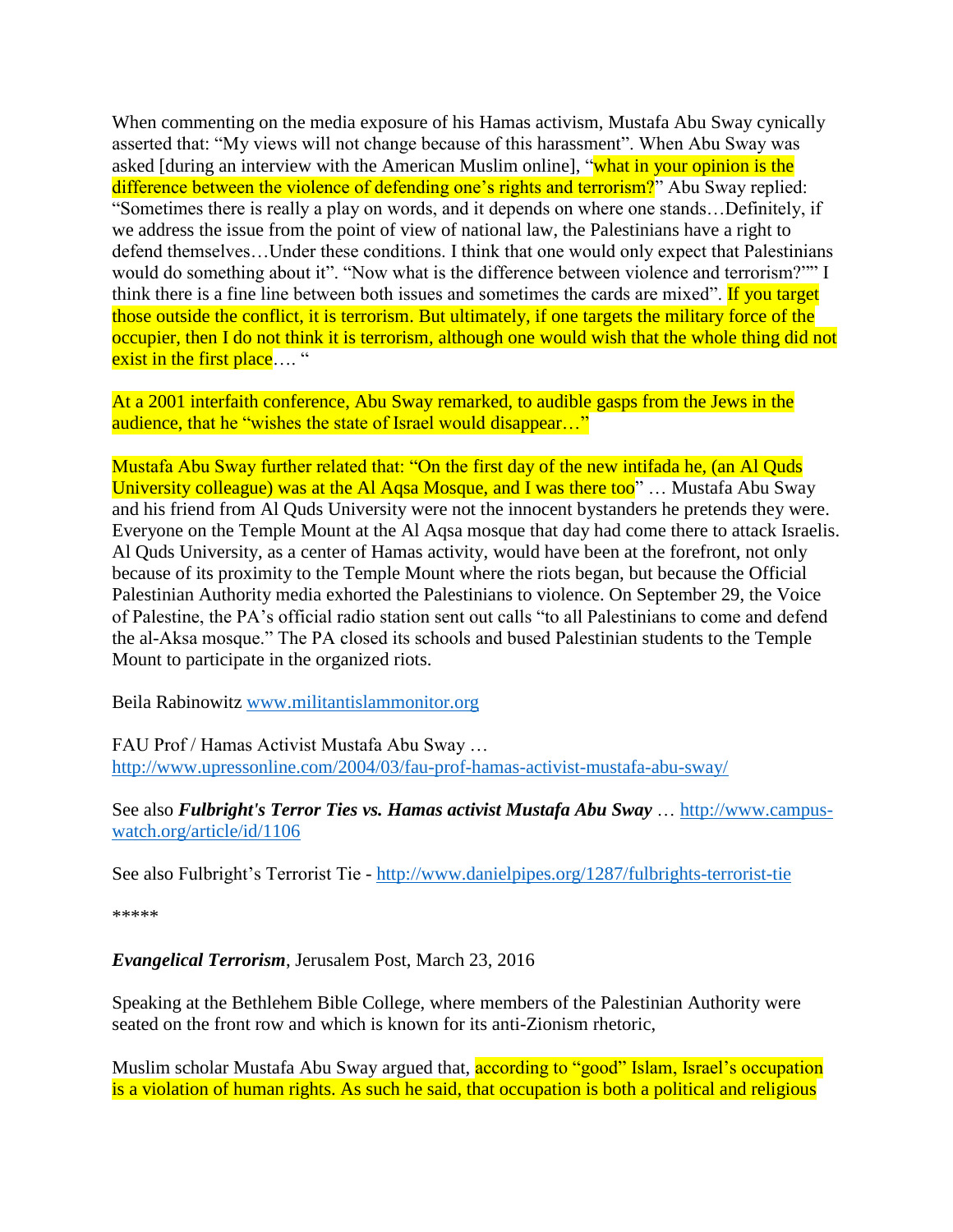issue. When he suggested that Israel could leave the West Bank in six days, "in time for Shabbat," CatC's laughed with approval.

[CatC refers to the name of the annual conference "Christ at the Check Point"]

[http://m.jpost.com/Opinion/Evangelical-terrorism-](http://m.jpost.com/Opinion/Evangelical-terrorism-449022#article=6022MEVCOTJBODBDNzY2MEVBN0RDMEE3MkQwOTg5ODgzNTA)[449022#article=6022MEVCOTJBODBDNzY2MEVBN0RDMEE3MkQwOTg5ODgzNTA=](http://m.jpost.com/Opinion/Evangelical-terrorism-449022#article=6022MEVCOTJBODBDNzY2MEVBN0RDMEE3MkQwOTg5ODgzNTA)

\*\*\*\*\*

*A Mosque as Extremist Megaphone*, February 3, 2016, Steven Stalinsky

*"What we have found at Al Aqsa is a steady stream of calls for jihad and martyrdom, venomous attacks on Jews, Christians and other non-Muslims, and praise for al Qaeda, Islamic State, or ISIS, and other jihadist groups."*

Even in leading Islamic institutions like Al Aqsa in Jerusalem, praising Islamist radicalism is common.

[Extremism] is occurring in mainstream and leading mosques world-wide, including at one of the most important religious institutions in Islam, the Al Aqsa mosque in Jerusalem.

Consider a Jan. 16 sermon at Al Aqsa by Sheikh Abu Taqi Al-Din Al-Dari, a Palestinian cleric who called for jihad against the West and Europe, and for the burgeoning Islamic State to "conquer Rome, Washington and Paris."

Despite Al Aqsa's importance to Islam—it is considered the religion's holiest site outside Saudi Arabia—few Westerners are aware of the content of the sermons, lectures and lessons offered there. Many of these sermons are posted on the mosque's two official YouTube channels and have been translated from the Arabic by my organization, the Middle East Media Research **Institute** 

What we have found at Al Aqsa is a steady stream of calls for jihad and martyrdom, venomous attacks on Jews, Christians and other non-Muslims, and praise for al Qaeda, Islamic State, or ISIS, and other jihadist groups.

Calls for the destruction of the U.S. and the West, including promises that Islam will take over the world, are other common themes. On July 24 last year, Sheikh Ahmad Al-Dweik—a frequent lecturer at the mosque and Palestinian cleric, like the other religious leaders quoted here—said: "The caliphate will come to be, and the nuclear bomb will be produced," adding that this future Islamic caliphate—will "fight the U.S. and will bring it down" and "eliminate the West in its entirety."

On July 6, 2015, Sheikh Muhammad Abed, known as "Abu Abdallah," declared that from "the land of the Prophet's nocturnal journey"—a reference to Jerusalem—"armies will set out to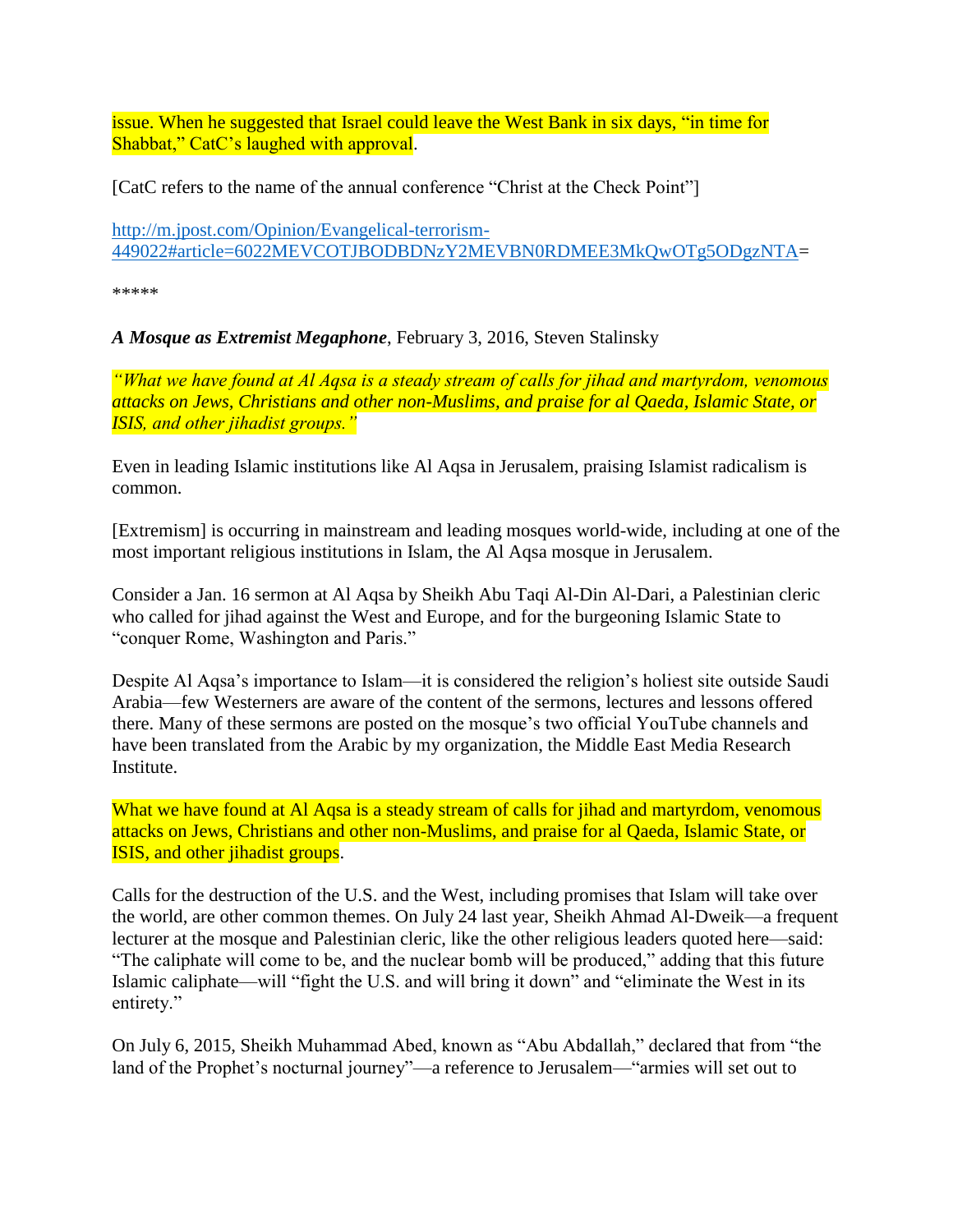conquer Rome, to conquer Constantinople," and then he added to the list "Washington and London."

In an Oct. 27 address at Al Aqsa, Sheikh Khaled Al-Maghrabi called for the annihilation of the Jews all over the world, providing justification by quoting the well-known hadith (sayings of the Prophet Muhammad) of the stone and the tree: "Oh Muslim there is a Jew behind me, come and kill him." Earlier at the mosque, on May 29, Sheikh Al-Maghrabi explained why Jews were killed in the Holocaust. "On Passover," he said, the Jews "would knead the dough for these matzos with children's blood. When this was discovered, the Israelites were expelled across Europe . . . It got to the point where they were burned in Germany."

Such anti-Semitism is familiar at Al Aqsa. In another sermon there, on Nov. 28, 2014, cleric Omar Abu Sara called the Jews—to whom he said "every single vile trait has been attributed" the "most evil creatures to have walked this Earth." He added that "it was the Jews whom Allah turned into apes and pigs."

If incendiary sermons such as those at Al Aqsa were being delivered in any Western city, authorities would not tolerate them. Over the past year in Europe, several sheikhs have been prosecuted or expelled for similarly extremist rhetoric. In Germany, an imam from Denmark, who spoke in 2014 at the Al Nur mosque in Berlin, faced criminal charges after calling for the killing of Jews, saying: "Count them and kill them to the very last one." Two months ago, he was fined  $\epsilon$ 1,300 (\$1,420). Italian, Spanish, and Danish authorities have handled similar matters involving hateful sermons.

At Al Aqsa, support is also strong for jihadist groups. On June 26 last summer, Palestinian cleric Issam Amira praised an ISIS-inspired attack in the small French town of Saint-Quentin-Fallavier, southeast of Lyon, after an Islamist radical decapitated his employer and then crashed his vehicle, causing an explosion. "The Muslims have given rise to ISIS and to vehicular attackers," the cleric said. "They are courageous." He added his wish that "Allah soon reward the Islamic nation with a second rightly guided caliphate." Destroying "the Jewish entity"—Israel—could then be achieved, he said.

Al Qaeda also comes in for praise at Al Aqsa. The day Osama bin Laden was killed, May 2, 2011, an unnamed preacher eulogized him. In an Al Aqsa video uploaded to YouTube, the speaker vowed that despite bin Laden's death, the "nation of one billion Muslims will give birth to hundreds of millions" of bin Ladens. Then came a threat to President Obama: "You personally gave the order to kill Muslims… The day will soon come when you find yourself hanging from the gallows."

<https://realisraelblog.com/2016/02/04/learn-about-the-hate-sermons-in-the-al-aqsa-mosque/>

\*\*\*\*\*

Warning to Elmhurst College where Abu Sway spoke in April 2016

[http://www.camera.org/index.asp?x\\_context=2&x\\_outlet=118&x\\_article=3290](http://www.camera.org/index.asp?x_context=2&x_outlet=118&x_article=3290)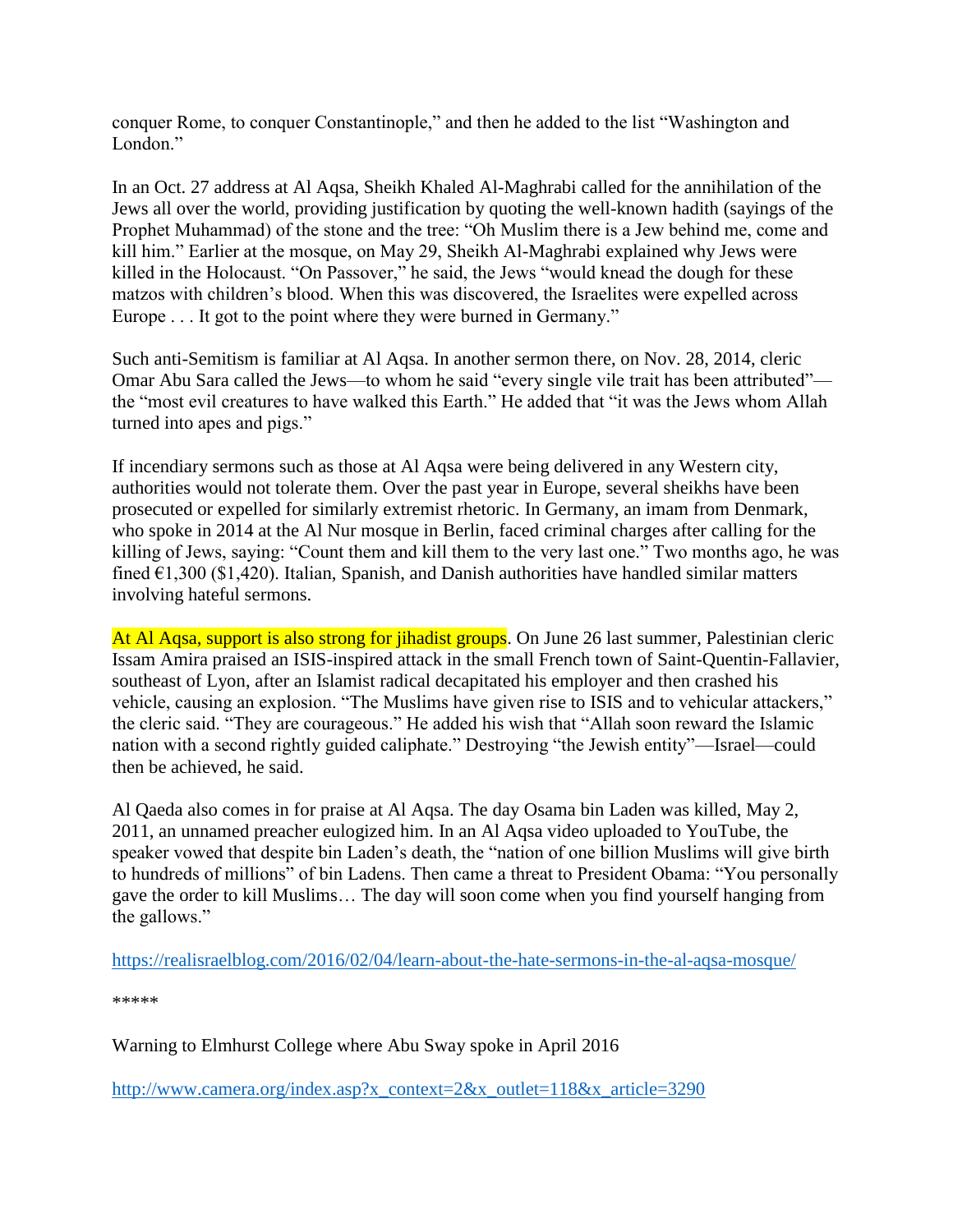\*\*\*\*\*

*Mustafa Abu Sway - Affiliations to Hamas leaders Hasan Yousef, Sheik Jamal Hamimi, and Al Aqsa Imam Ekrima Sabri , via PASSIA*, March 28, 2004

<http://www.militantislammonitor.org/article/id/24>

\*\*\*\*\*

*Mustafa Abu Sway served as President of the Islamic Society of Boston from 1990-1992.*

The ISB has documented ties with terrorism.

<http://www.danielpipes.org/blog/2003/11/mustafa-abu-sway-islamist>

\*\*\*\*\*

*Florida Atlantic Terror University*, Joe Kaufman, February 19, 2004

In 1998, Mustafa Mahmoud Abu Sway was the co-editor of the book 'Islam in Focus,' which is distributed by Amana Publications, a company that publishes a Koran -- whose editor was raided [by the FBI](http://www.worldnetdaily.com/news/article.asp?ARTICLE_ID=27199) -- that describes Jews and Christians with such incendiary terms as "arrogant," "illiterate," "cursed" and "treacherous."

Abu Sway is not only an editor, but an author as well. In a recent essay he wrote, entitled 'Said Nursi and the People of the Book,' Abu Sway works diligently to explain and expound upon the statements made by "religious scholar" Bediuzzaman Said Nursi.

Abu Sway undoubtedly holds a fondness for Said Nursi, stating in the introduction that Said Nursi's ideas are "attractive." And Abu Sway describes him as being like that of a prophet, where his ideas "hold up a light to the future."

Some of Said Nursi's "attractive" and "futuristic" ideas that Abu Sway chose to highlight in his essay are as follows:

- "The Dajjal (Islamic Anti-Christ) will draw his main strength from the Jews. The Jews will follow him willingly… both Dajjals will win the assistance of a secret Jewish society which nurtures a terrible desire for revenge on Islam and Christianity…"
- "And there is no question, after it [Judaism] has been purified of corruptions, of Judaism acting together with Christianity in the future… As for the second group [Christians], being overcome by the power of anger they become aggressive, and abandoning the precepts of religion they fall into sin and wrongdoing. Like the Jews in their obduracy."
- "It is because of these fearsome rules governing the destiny and character of this nation [Jews] that the Qur'an acts so severely against them. It deals them awesomely punishing slaps."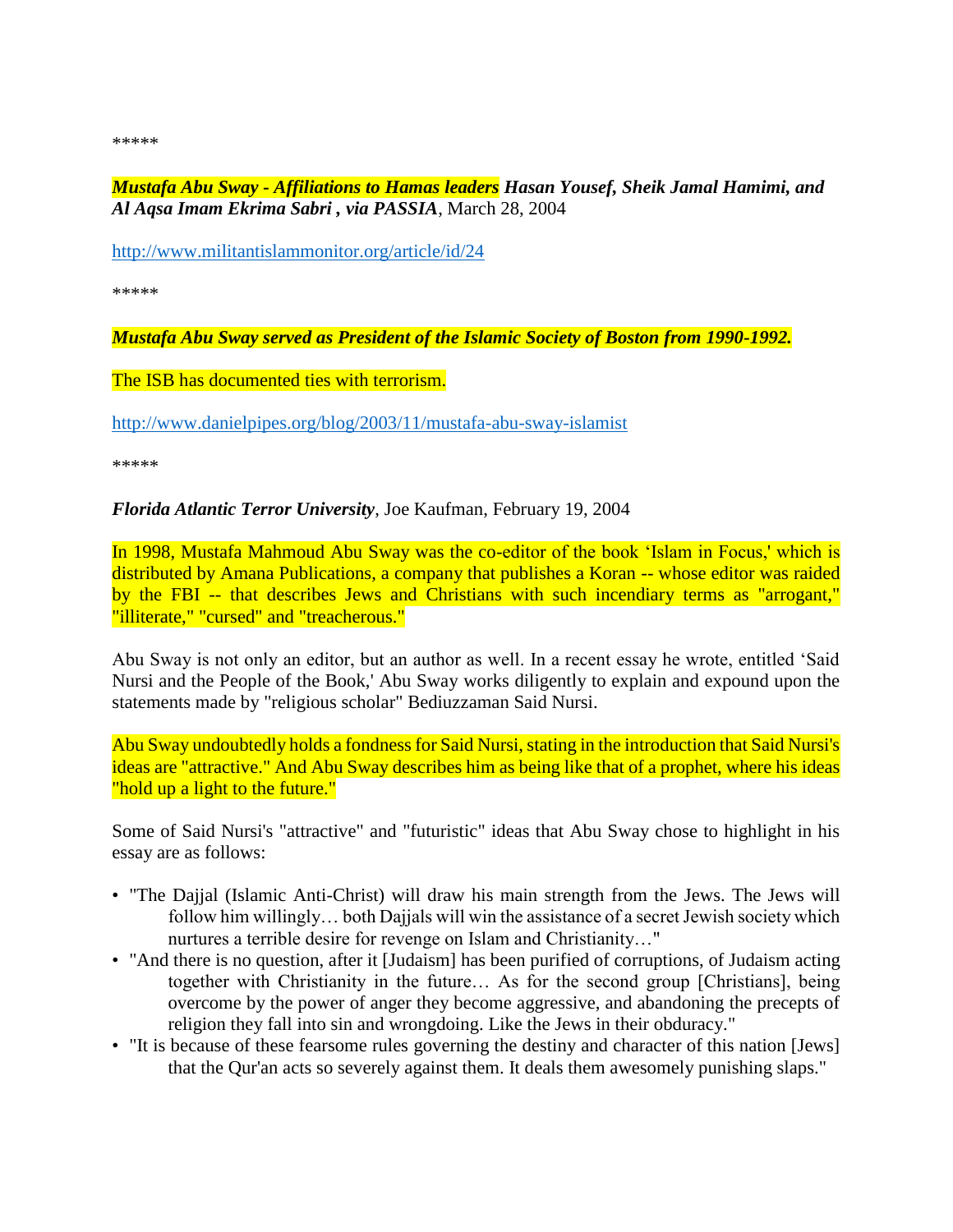- "These two statements of the Qur'an directed at the Jews, comprise the two fearsome general rules, that that nation hatches plots in human social life with their trickery, which shake human society... and through usury and compounded interest, made the poor clash with the rich, and caused the banks to be founded, and amassed wealth through wiles and fraud; so it was again that nation who, in order to take its revenge on the victors and governments under which it always suffered deprivation and oppression, was involved in every sort of corrupting covert organization and had a finger in every sort of revolution."
- "For the Jews, who have been persecuted by every state, gathered in large numbers in Germany in order to take their revenge. Then, due to the important role he played in the founding of the revolutionary communist party, the terrible Trotsky, who was a Jew, took over the leadership of the Russian Army, then the government after the famous Lenin, who had trained him, and they [the Jews] set fire to Russia and laid waste whatever it had achieved over a thousand years."
- "In the human kingdom, the Jews have clung to the world more greedily and have loved its life with more passion than any other people, but the usurious wealth they have gained with great efforts is merely illicit property over which they exercise temporary stewardship, and it benefits them little. It earns them, on the contrary, the blows of abjection and humiliation, of death and insult, that are rained down on them by all peoples."
- "He it is Who sent His Messenger with guidance and the Religion of Truth, to proclaim it over all religion predicts with complete certainty that 'the religion which the Noble Messenger brought would triumph over all religions'… The future confirmed this prediction, with the sword of Islam extending from the Pacific Ocean in the east to the Atlantic Ocean in the west... It is Islam that will be the true, and spiritual, ruler over the future."

In the course of the essay, Abu Sway, who seems in agreement with everything Bediuzzaman Said Nursi states, makes his own opinions known:

- "The Qur'an addresses the People of the Book [Jews and Christians] saying: 'O People of the Book! O People of the Book!' Bediuzzaman did the same. It seems that the Qur'an addresses the People of the Book in this way because they are the people who are in most need of its guidance."
- "If considered analytically, it is seen that Said Nursi expressed views similar to those of other Islamic scholars, for he believes that the Jews have been the object of Divine wrath and chastisement because of the corruption they have caused on the face of the earth. As for their stand on the Palestine question, it is tied to Zionist ideology. In reality this is corruption of another sort. For which reason most people are expecting the Jews to again be chastised. For up to the present, Divine wisdom has never delayed in meting out chastisement. In the above passage, Said Nursi is indirectly criticizing the Jews, because the Arabs are more numerous and possess more land. However, in my opinion, while referring to the future of the Muslim Umma, these words hint that he wants Muslims to make wide preparations in order to foil the enemies' plans."

In 2001, Abu Sway co-wrote a seventh-grade school textbook for the Palestinian Authority entitled 'Kitab Al-Tarbiyah Al-Islamiyyah, whereby Jews are portrayed as the enemy. He writes, "The Jews adopted a position of hostility and deception towards the new religion. They called Muhammad a liar and denied him, they fought against his religion in all ways and by all means, a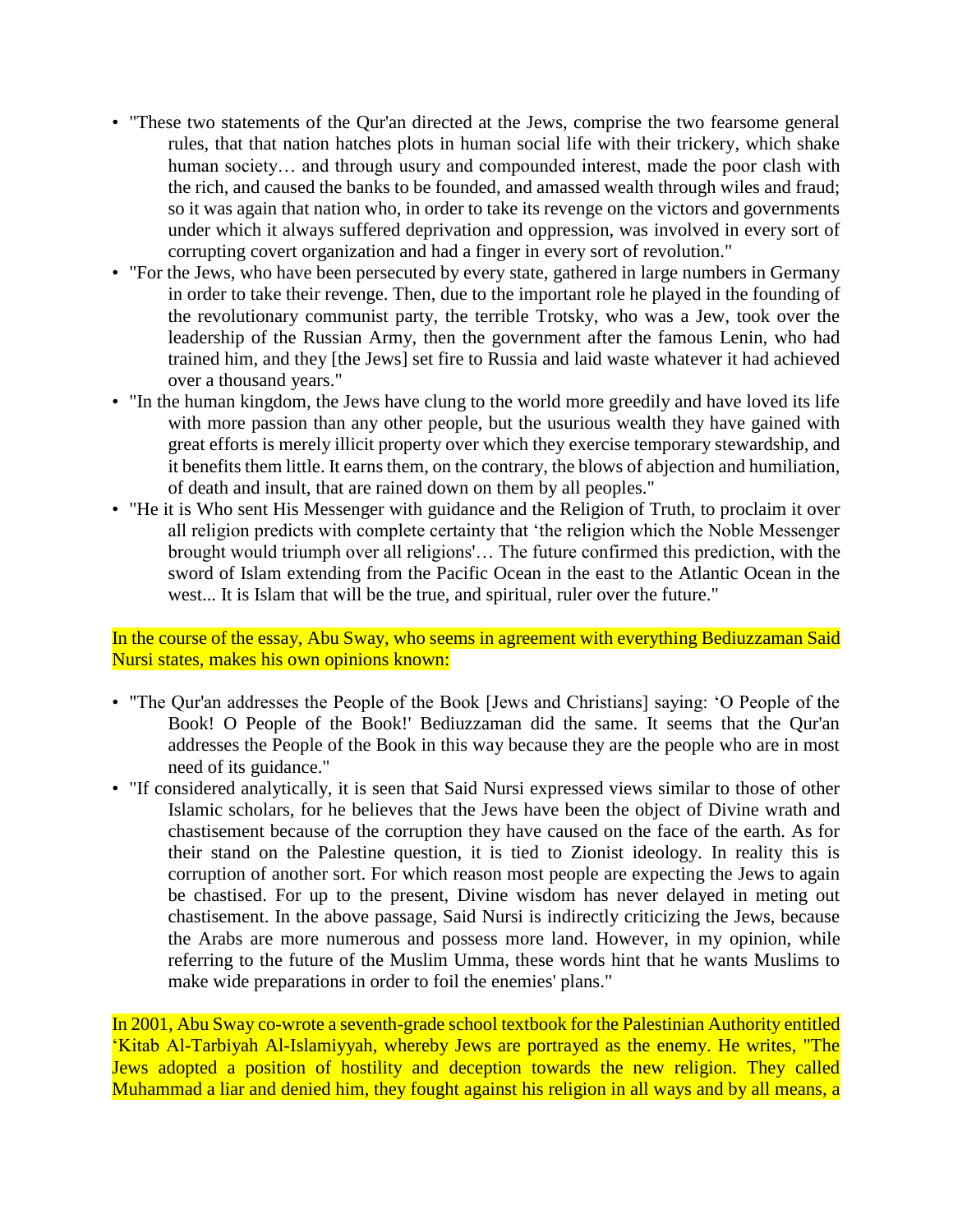war that has not yet ended until today, and they conspired with the hypocrites and the idolaters against him and they are still behaving in the same way." (Kenneth R. Timmerman, PREACHERS OF HATE: Islam and the War on America, 2003)

Furthermore, in the textbook, Abu Sway states a fundamental position of Hamas: "If the enemy has conquered part of its land and those fighting for it are unable to repel the enemy, then Jihad becomes the individual religious duty of every man and woman, until the attack is successfully repulsed and the land liberated from conquest..." I[n another passage,](http://www.danielpipes.org/blog/116) he writes: "These noble verses prove the virtue of *jihad*... and warn against evading a *jihad* in the path of G-d… and warn Muslims not to defy His word nor refrain from *jihad*." And "This religion will defeat all other religions and it will be disseminated, by Allah's will, through the Muslim Jihad fighters." And "Martyrdom is when a Muslim is killed in the path of G-d... A person who dies thus is called a 'martyr'... Martyrdom for G-d is the hope of all those who believe in G-d and have trust in His promises... The martyr rejoices in the paradise that G-d has prepared for him."

In a debate concerning the motives of suicide bombers held on September 17, 2001, Abu Sway said that there are verses in the Koran which "clearly state that there is a place in heaven for... martyrs."

On April 28, 2000, Abu Sway participated in a Center for Strategic and International Studies (CSIS) event, entitled 'The Evolution of Islamic Movements in the Arab World,' [along with](http://216.239.41.104/search?q=cache:7JzHO-tkJ-sJ:www.csis.org/islam/bandc.htm+%22abdul+latif+arabiyat%22+%22mustafa+abu+sway%22&hl=en&ie=UTF-8)  [Jordanian Abdul Latif Arabiyat.](http://216.239.41.104/search?q=cache:7JzHO-tkJ-sJ:www.csis.org/islam/bandc.htm+%22abdul+latif+arabiyat%22+%22mustafa+abu+sway%22&hl=en&ie=UTF-8) Arabiyat is the president of the Shura Council (the legislative body) of the Islamic Action Front (IAF). [According to the Washington Institute for Near East](http://216.239.39.104/search?q=cache:qSsWK-tp4FIJ:www.washingtoninstitute.org/pubs/intro/targeting.htm+united+states+terrorism+list+%22islamic+action+front%22&hl=en&ie=UTF-8)  [Policy,](http://216.239.39.104/search?q=cache:qSsWK-tp4FIJ:www.washingtoninstitute.org/pubs/intro/targeting.htm+united+states+terrorism+list+%22islamic+action+front%22&hl=en&ie=UTF-8) the IAF is "an Islamist party affiliated with the Muslim Brotherhood and Hamas" and "articulates support for terrorism vocally and actively." The IAF ["hailed the June 1, 2001 Tel Aviv](http://216.239.41.104/search?q=cache:TW8tu2xlEg0J:www.charitywire.com/charity11/00712.html+%22islamic+action+front%22+%22tel+aviv+suicide+bombing%22&hl=en&ie=UTF-8)  [suicide bombing](http://216.239.41.104/search?q=cache:TW8tu2xlEg0J:www.charitywire.com/charity11/00712.html+%22islamic+action+front%22+%22tel+aviv+suicide+bombing%22&hl=en&ie=UTF-8) that killed 20 Israelis, most of them teens, as a 'heroic martyrdom operation.'" About the videotape the Bush Administration released showing Osama bin Laden gloating over the September  $11<sup>th</sup>$  attacks, [Arabiyat flippantly asks,](http://www.danielpipes.org/article/112) "Do the Americans really think the world is that stupid to think that it would believe that this tape is evidence?"

From 1997 till 2002, Abu Sway is documented as participating in a series of PASSIA dialogues and roundtable discussions with various terrorists, [including Hamas leaders Sheikh Jamil Hamami](http://www.passia.org/meetings/rsunit/activites99.html)  [and Sheikh Hassan Yousef](http://www.passia.org/meetings/rsunit/activites99.html) (who is currently in prison). Others that Abu Sway participated with included:

- [Muzaffar Iqbal](http://www.danielpipes.org/blog/2003/11/the-washington-post-whitewashes-muzaffar) ("These Jews are absolutely devoid of any respect for the faith and religion of others. But it should not surprise anyone, since they learn such abusive and dirty tricks from their own SCRIPTURES, which are filled with shameless stories of incest and pornography…")
- Fatah leader [Hatem Abdel-Qader](http://216.239.41.104/search?q=cache:KrZ1R8UlHZsJ:www.bitterlemons.org/issue/pal2.php+%22Abdel-Qader%22+%22we+would+choose+hamas%22&hl=en&ie=UTF-8) ("If we have the choice of an Israeli presence or Hamas in Gaza, of course we would choose Hamas or any other Palestinian faction.")
- Grand Mufti [Ekrima Sabri](http://216.239.51.104/search?q=cache:MDLKWvd7uwIJ:www.acj.org/Nov_20.htm+%22ekrima+sabri%22+%22the+martyr+is+lucky%22&hl=en&ie=UTF-8) ("The younger the martyr, the greater and the more I respect him... I talked to a young man who said, 'I want to marry the black-eyed women of heaven.' The next day he became a martyr. I am sure his mother was filled with joy about his heavenly marriage. Such a son must have such a mother.")
- Waqf director [Adnan Husseini](http://www.jnewswire.com/news_archive/03/05/030515_waqf_intolerance.asp) ("We'll not let Jews, Christians on Temple Mount.")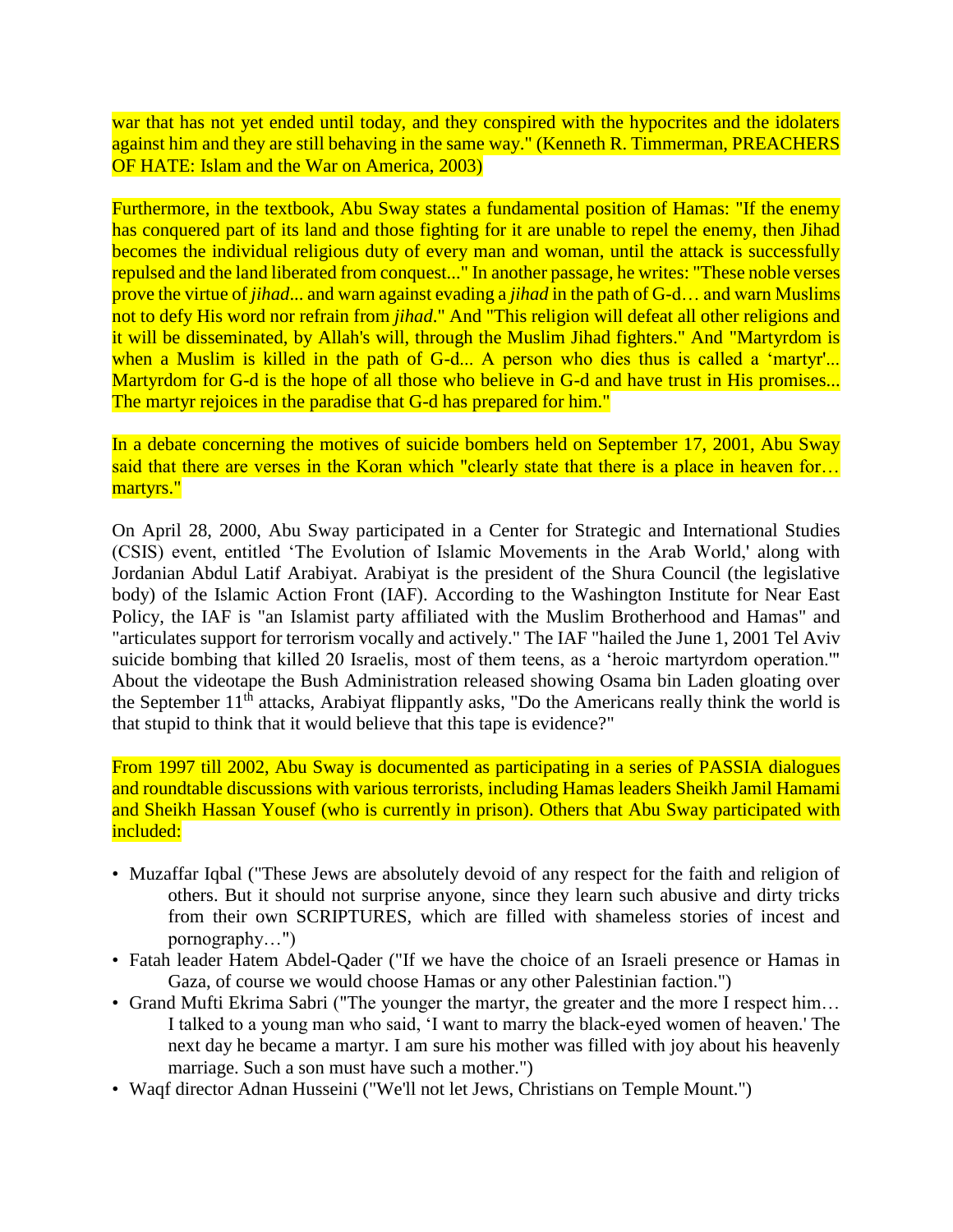- Al Aqsa mosque director [Mohammed Hussein](http://216.239.41.104/search?q=cache:H3eSmPLSQYgJ:www.cwnews.com/news/viewstory.cfm?recnum=1413+%22mohammed+hussein%22+%22we+will+not+allow+any+non-moslems+here%22&hl=en&ie=UTF-8) ("We, as Moslems, are serious about protecting the Haram as-Sharif. We will not allow any non-Moslems here.")
- [Mahdi Abdul Hadi](http://216.239.51.104/search?q=cache:-WfKZS9cXnoJ:www.passia.org/meetings/97/meet01.htm+%22Mahdi+Abdul+Hadi%22+%22we+will+all+become+hamas%22&hl=en&ie=UTF-8) ("If we do not want to lose everything, we must send a message to the Israeli public that we are in favor of a peaceful solution. If this does not happen, we will all become Hamas…")

On June 5, 2002, ABC News Nightline held a forum in which Abu Sway acknowledged that there is an acceptable ["darker interpretation" of the term "jihad,"](http://216.239.37.104/search?q=cache:XCmdxsAKEZMJ:abcnews.go.com/sections/nightline/DailyNews/jihad_students020605.html+%22mustafa+abu+sway%22+%22darker+interpretation%22&hl=en&ie=UTF-8) a definition "used by militant Muslims to justify everything from the battles against the crusaders to the mujahideens' first Afghanistan war against the Soviets." Abu Sway stated, "We have to admit that at one point it is permitted for Muslims to have self-defense and this is the equivalent of a 'Just War' in Christian theology."

At a 2002 interfaith conference, Abu Sway "remarked, to audible gasps from Jews in the audience, that he [wished the state of Israel 'would disappear'"](http://216.239.37.104/search?q=cache:hcygv7tlC6AJ:www.christianitytoday.com/bc/2003/002/6.8.html+%22abu+sway%22+%22wished+the+state+of+Israel+would+disappear.%22&hl=en&ie=UTF-8) and that ["Islamic law proscribes war against](http://216.239.41.104/search?q=cache:kH6xcHycCXoJ:shamash3.shamash.org/tanach/tanach/commentary/top-short/top-short.reeh-shortstudy.2003+%22abu++sway%22+%22islamic+law+proscribes+war%22&hl=en&ie=UTF-8)  [any nation in dar-el-islam,](http://216.239.41.104/search?q=cache:kH6xcHycCXoJ:shamash3.shamash.org/tanach/tanach/commentary/top-short/top-short.reeh-shortstudy.2003+%22abu++sway%22+%22islamic+law+proscribes+war%22&hl=en&ie=UTF-8) land once occupied by Moslems, including Spain and Israel." In a report published in September 2003 by the United States Institute of Peace (USIP) entitled ['Healing the Holy Land,](http://216.239.41.104/search?q=cache:sW0w8Zx_yxUJ:www.usip.org/pubs/peaceworks/pwks51.pdf+%22abu+sway%22+%22advocates+a+single+state%22&hl=en&ie=UTF-8)' Abu Sway is quoted as saying, "When traditional Muslims find themselves as a minority in society [in Israel or Western countries], their aspiration is to restore or establish sovereign majority status. To imagine shared sovereignty or dual sovereignty is not being faithful to Islamic tradition." The report goes on to say, "For Abu Sway, the idea of two states existing side by side is unrealistic... He advocates a single state, governed in accordance with Islamic principles…" Abu Sway calls this a "utopian position."

This position is not out of the ordinary for someone like Abu Sway who, in a March 200[3 interview](http://216.239.39.104/search?q=cache:tfqJJVNVvXcJ:www.ibn.net/page.asp?pg=crisis+%22mustafa+abu+sway%22&hl=en&ie=UTF-8)  [with the Islamic Broadcasting Network,](http://216.239.39.104/search?q=cache:tfqJJVNVvXcJ:www.ibn.net/page.asp?pg=crisis+%22mustafa+abu+sway%22&hl=en&ie=UTF-8) claimed that Al Jezeera, also known as ["Jihad-TV,](http://www.insightmag.com/main.cfm/include/detail/storyid/179940.html)" was more "fair" in its coverage of the 'war on terrorism' than Fox News!

In December of 2003, Abu Sway [participated in a Chicago conference](http://216.239.39.104/search?q=cache:7Mc3Hkl_crwJ:24.123.111.217/MAS-Conv03/guests.htm+%22mustafa+abu+sway%22&hl=en&ie=UTF-8) that was organized by the Muslim American Society (MAS) and the Islamic Circle of North America (ICNA), [two](http://216.239.37.104/search?q=cache:3fuIrbU15nkJ:www.newsmax.com/showinside.shtml?a=2001/9/23/201354+hamas+%22muslim+american+society%22+%22islamic+circle+of+north+america%22&hl=en&ie=UTF-8)  [organizations said to have ties to Hamas.](http://216.239.37.104/search?q=cache:3fuIrbU15nkJ:www.newsmax.com/showinside.shtml?a=2001/9/23/201354+hamas+%22muslim+american+society%22+%22islamic+circle+of+north+america%22&hl=en&ie=UTF-8)

In a [July 2003 interview of Abu Sway](http://www.americanmuslim.org/17palestine17a.html) done by the MAS – an interview where he admits that he was at the al Aqsa mosque "the first day of the new Intifada" – Abu Sway again discusses his dream of an annihilated Israel. He states that he "wishes to reclaim the holiness of the land" and that even though the Arab gambling casino in Jericho "almost exclusively destroys the lives of Jewish families," *even then* he "cannot accept it Islamically." He declares that it is his belief that "the future rule has to be a post-Zionist entity."

In the same interview, Abu Sway described Israeli self-defense as "state terrorism" and then touted the Hamas line that "ultimately, if one targets the military forces of the occupier, then I don't think that it is terrorism." In an interview with Islam Online, the founder and spiritual leader of Hamas, [Sheikh Ahmad Yassin, stated,](http://216.239.41.104/search?q=cache:V2Q5UfyJGnQJ:www.islamonline.net/livedialogue/english/Browse.asp?hGuestID=XbQ5ap+hamas+%22target+the+military%22&hl=en&ie=UTF-8) "My brother, certainly we don't target women, children or the elderly in our operations. But the 'Mujahed' goes out to find a concentration of soldiers and military men, whether in civilian or military clothes and attack them. This is our first and last target…"